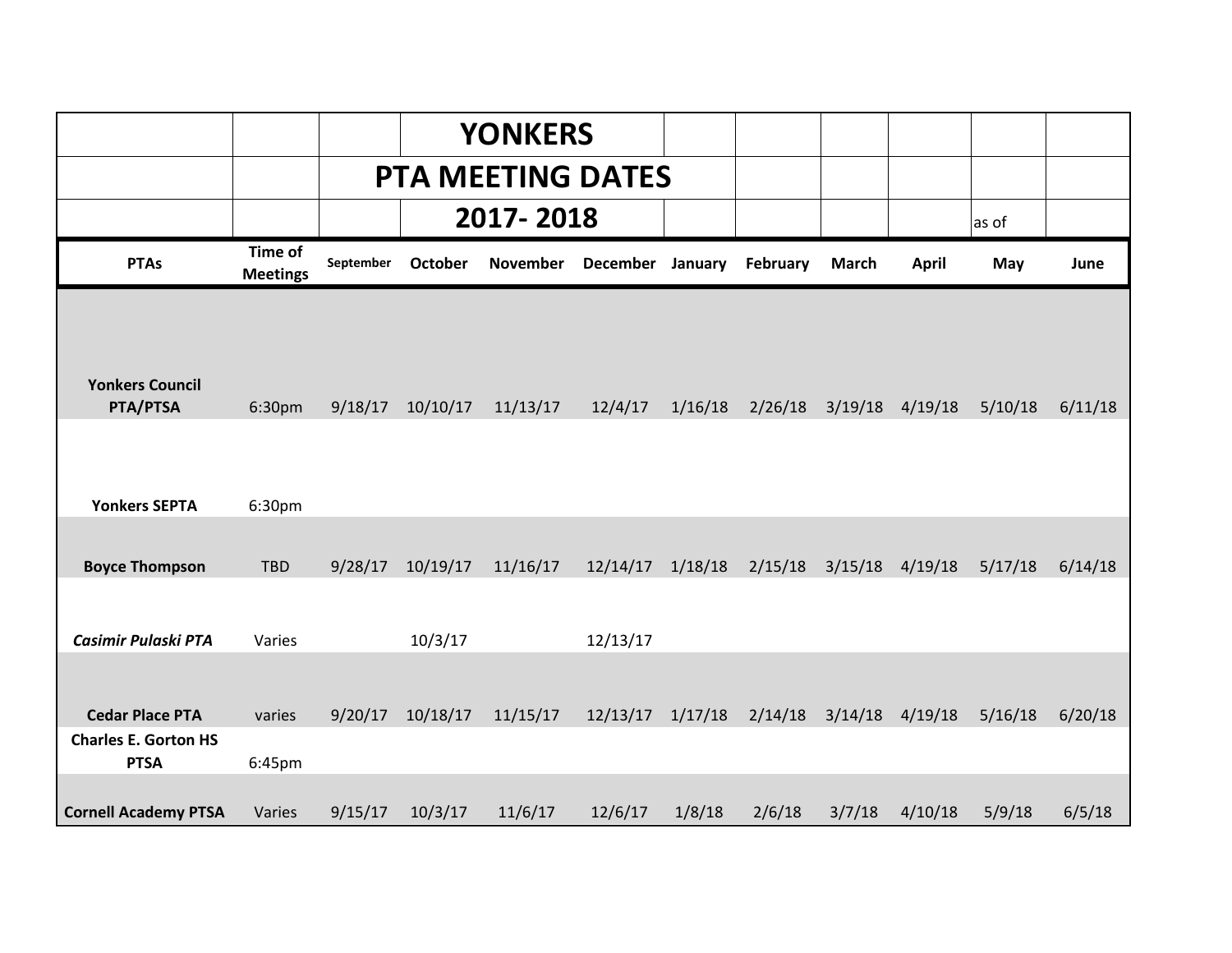|                                                                     |                            |           |                | <b>YONKERS</b>           |                 |         |          |              |              |           |         |
|---------------------------------------------------------------------|----------------------------|-----------|----------------|--------------------------|-----------------|---------|----------|--------------|--------------|-----------|---------|
|                                                                     |                            |           |                | <b>PTA MEETING DATES</b> |                 |         |          |              |              |           |         |
|                                                                     |                            |           |                | 2017-2018                |                 |         |          |              |              | $ $ as of |         |
| <b>PTAs</b>                                                         | Time of<br><b>Meetings</b> | September | <b>October</b> | <b>November</b>          | <b>December</b> | January | February | <b>March</b> | <b>April</b> | May       | June    |
| <b>Cross Hill Academy</b><br><b>PTSA</b>                            | 6:00 <sub>pm</sub>         |           | 10/11/17       |                          |                 | 1/11/18 |          | 3/8/18       |              | 5/7/18    |         |
| <b>Enrico Fermi School</b><br><b>Performing Arts PTA</b>            | 9:00am                     | 9/25/17   | 10/30/17       | 11/27/17                 | 12/12/17        | 1/29/18 | 2/26/18  | 3/26/18      | 4/30/18      | 5/21/18   | 6/18/18 |
| <b>Eugenio Maria De</b><br><b>Hostos Microsociety</b><br><b>PTA</b> | 9:00am                     | 9/11/17   | 10/6/17        | 11/9/17                  | 12/8/17         | 1/5/18  | 2/2/18   | 3/9/18       | 4/13/18      | 5/4/18    | 6/8/18  |
| <b>Family School 32 PTA</b>                                         | 7:00pm                     |           | 10/24/17       | 11/14/17                 |                 | 1/16/18 |          | 3/20/18      |              | 5/22/18   | 6/22/18 |
| <b>Kahlil Gibran PTA</b>                                            | 6:30pm                     |           | 10/12/17       |                          | 12/14/17        |         | 2/8/18   |              | 4/12/18      | 5/10/18   |         |
| <b>Lincoln H.S. PTSA</b>                                            | 6:30pm                     | 9/28/17   | 10/26/17       | 11/30/17                 | 12/21/17        | 1/18/18 | 2/15/18  | 3/22/18      | 4/26/18      | 5/24/18   |         |
| <b>Martin Luther King JR.</b><br><b>Academy PTSA</b>                | 6:30pm                     |           | 10/4/17        | 11/1/17                  | 12/6/17         | 1/3/18  | 2/7/18   | 3/7/18       | 4/11/18      | 5/2/18    | 6/6/18  |
| <b>Montessori 27 PTA</b>                                            | 6:30pm                     | 9/25/17   |                | 11/20/17                 |                 | 1/29/18 |          | 3/6/18       |              | 5/21/18   |         |
| <b>Museum School 25 PTA</b>                                         | 6:00 <sub>pm</sub>         |           |                | 11/16/17                 | 12/21/17        | 1/18/18 | 2/15/18  | 3/22/18      | 4/19/18      | 5/17/18   | 6/21/18 |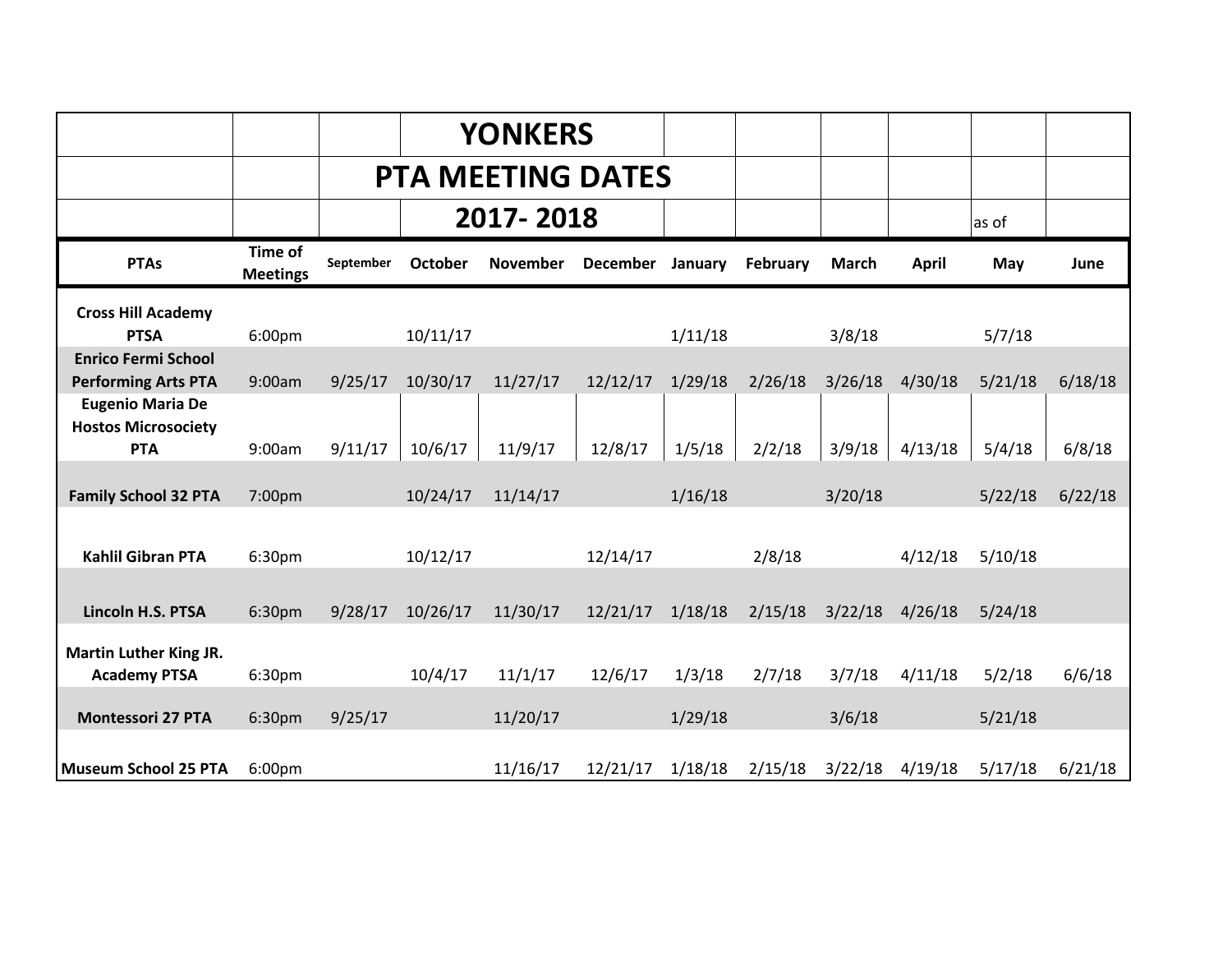|                                                                           |                            |           |                | <b>YONKERS</b>           |                  |         |          |              |                     |         |         |
|---------------------------------------------------------------------------|----------------------------|-----------|----------------|--------------------------|------------------|---------|----------|--------------|---------------------|---------|---------|
|                                                                           |                            |           |                | <b>PTA MEETING DATES</b> |                  |         |          |              |                     |         |         |
|                                                                           |                            |           |                | 2017-2018                |                  |         |          |              |                     | as of   |         |
| <b>PTAs</b>                                                               | Time of<br><b>Meetings</b> | September | <b>October</b> | November                 | December January |         | February | <b>March</b> | <b>April</b>        | May     | June    |
|                                                                           |                            |           |                |                          |                  |         |          |              |                     |         |         |
| P.E.A.R.L.S. PTA                                                          | Varies                     | 9/14/17   |                |                          |                  |         |          | 3/15/18      |                     | 5/17/18 | 6/8/18  |
| Paideia School 15 PTA                                                     | Varies                     | 9/25/17   |                | 11/20/17                 |                  | 1/22/18 |          | 3/5/18       |                     | 5/21/18 | 6/12/17 |
| Paideia School 24 PTA                                                     | 6:30pm                     | 9/26/17   | 10/24/17       | 11/28/17                 | 12/19/17         | 1/30/18 | 2/27/18  | 3/27/18      | 4/24/18             | 5/29/18 |         |
| <b>Palisade Preparatory</b><br><b>PTSA</b>                                | 6:15 <sub>pm</sub>         |           |                |                          |                  |         |          |              |                     |         |         |
| <b>Patricia A Dichiaro</b><br><b>Early Childhood School</b><br><b>PTA</b> | 6:30pm                     |           | 10/12/17       | 11/2/17                  |                  | 1/17/18 |          | 3/19/18      |                     | 5/16/18 |         |
| <b>Riverside High School</b><br><b>PTSA</b>                               | 6:00 <sub>pm</sub>         | 9/14/17   | 10/12/17       | 11/9/17                  | 12/14/17         | 1/11/18 | 2/8/18   | 3/8/18       | 4/12/18             | 5/10/18 | 6/14/18 |
| <b>Robert C. Dodson</b>                                                   |                            |           |                |                          |                  |         |          |              |                     |         |         |
| <b>School PTSA</b>                                                        | Varies                     | 9/28/17   | 10/19/17       | 11/16/17                 | 12/7/17          | 1/11/18 | 2/15/18  |              | $3/15/18$ $4/26/18$ | 5/17/18 | 6/7/18  |
| <b>Roosevelt High School</b><br><b>PTSA</b>                               | 6:00 <sub>pm</sub>         | 9/28/17   | 10/5/17        | 11/30/17                 | 12/7/17          | 1/4/18  | 2/1/18   | 3/1/18       | 4/12/18             | 5/3/18  | 6/7/18  |
| <b>Saunders High School</b><br><b>PTSA</b>                                | 6:30pm                     |           |                |                          |                  |         |          |              |                     |         |         |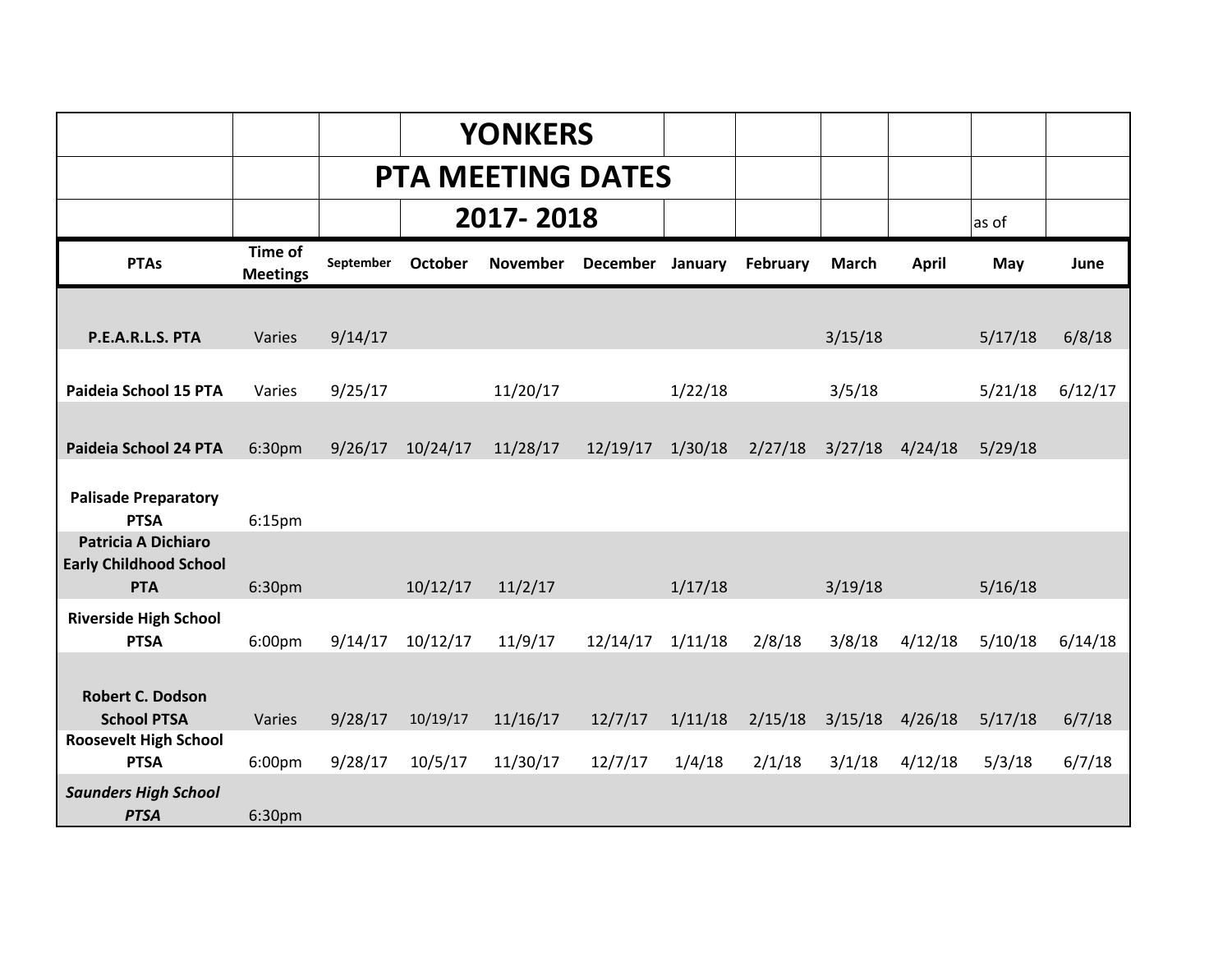|                                            |                            |                          |          | <b>YONKERS</b>  |                 |         |          |              |              |         |        |
|--------------------------------------------|----------------------------|--------------------------|----------|-----------------|-----------------|---------|----------|--------------|--------------|---------|--------|
|                                            |                            | <b>PTA MEETING DATES</b> |          |                 |                 |         |          |              |              |         |        |
|                                            |                            |                          |          | 2017-2018       |                 |         |          |              |              | as of   |        |
| <b>PTAs</b>                                | Time of<br><b>Meetings</b> | September                | October  | <b>November</b> | <b>December</b> | January | February | <b>March</b> | <b>April</b> | May     | June   |
| <b>Scholastic Academy</b><br>(P.S. 18) PTA | 3:15 <sub>pm</sub>         | 9/18/17                  |          | 11/1/17         | 12/6/17         | 1/3/18  | 2/7/18   | 3/7/18       |              |         | 6/5/18 |
| School #16 PTA                             | 6:30pm                     |                          | 10/11/17 | 11/1/17         |                 | 1/11/18 |          | 3/8/18       |              | 5/17/18 |        |
| School #17 PTA                             | Varies                     |                          |          |                 |                 |         |          |              |              |         |        |
|                                            |                            |                          |          |                 |                 |         |          |              |              |         |        |
| School #21 PTA                             | 9:00am                     | 9/13/17                  | 10/18/17 | 11/15/17        | 12/6/17         | 1/17/18 | 2/6/18   | 3/14/18      | 4/18/19      | 5/16/18 |        |
| School #22 PTA                             | 6:30pm                     |                          | 10/4/17  |                 | 11/29/17        | 1/31/18 | 2/28/18  | 3/2/18       | 4/25/18      | 5/30/18 |        |
| School #23 PTA                             | 4:00pm                     | 9/26/17                  | 10/17/17 | 11/14/17        | 12/12/17        | 1/16/18 | 2/13/18  | 3/13/18      | 4/10/18      | 5/8/18  | 6/5/18 |
| School #30 PTA                             | 6:30pm                     |                          |          | 11/28/17        |                 | 2/18/18 | 3/5/18   | 4/26/18      | 5/30/18      |         |        |
|                                            |                            |                          |          |                 |                 |         |          |              |              |         |        |
| <b>School 13 PTA</b>                       | Varies                     |                          | 10/11/17 | 11/15/17        | 12/13/17        | 1/10/18 | 2/14/18  | 3/14/18      | 4/11/18      | 5/9/18  | 6/6/18 |
| <b>School 31 PTA</b>                       | Varies                     | 9/20/17                  | 10/17/17 |                 |                 |         |          |              |              |         |        |